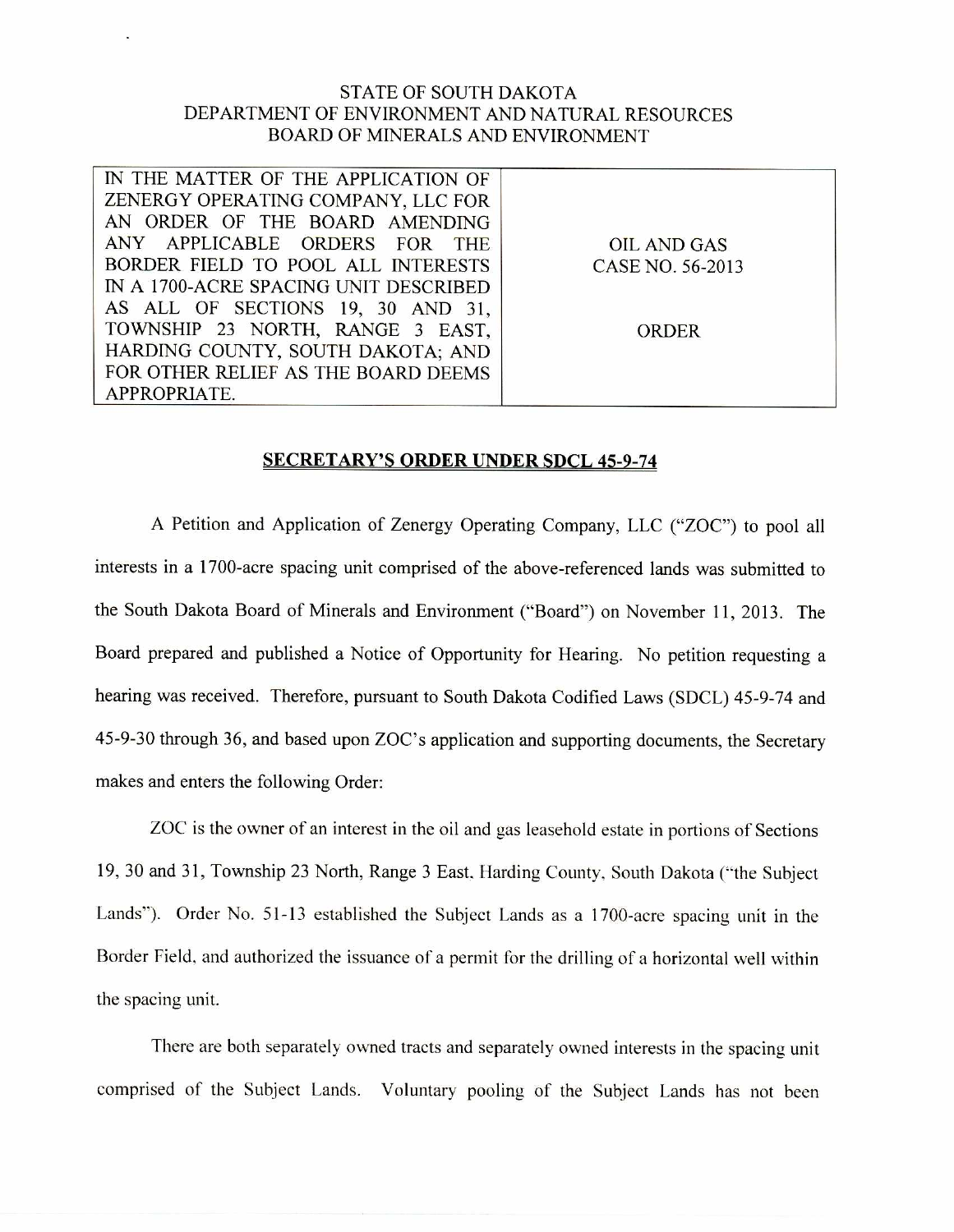accomplished.

Under the current case, ZOC has requested that the Board pool all interests in the aforementioned spacing unit, and that the Board authorize ZOC to drill, equip and operate the Alfred G. South Federal 30G-31H horizontal well within said spacing unit. After this case was filed, ZOC changed the name of its well to the Gunderson 31P-30-19H.

In ZOC's opinion, pooling the Subject Lands will increase the ultimate recovery of the pool, prevent waste, prevent the drilling of unnecessary wells and protect correlative rights.

## IT IS THEREFORE ORDERED

A. Pooling of all interests in the 1700-acre spacing unit comprised of Sections 19, 30 and 31, Township 23 North, Range 3 East, Harding County, South Dakota, is hereby granted for the Border Field. ZOC is hereby authorized to drill, equip and operate the Gunderson 31P-30-19H well.

B. All expenses incurred in drilling, equipping and operating the Gunderson 31P-30-19H well on the spacing unit, plus a reasonable charge for supervision and interest, and all production from the well, shall be allocated to the various tracts within the spacing unit on the basis of the ratio of the number of acres contained in each separately owned tract to the number of acres in the spacing unit.

C. Operations incident to the drilling of a well on any portion of the spacing unit shall be deemed for all purposes the conduct of such operation upon each separately owned tract in the spacing unit, and production allocated to each tract shall, when produced, be deemed for all purposes to have been produced from each tract by a well drilled thereon.

D. Any owner of mineral interests in the spacing unit may elect to participate in the risk and cost of the drilling and operation of the Gunderson 31P-30-19H well at any time prior to completion of the well upon the basis of full participation or upon terms and conditions mutually agreeable to ZOC and the mineral interest owner.

2